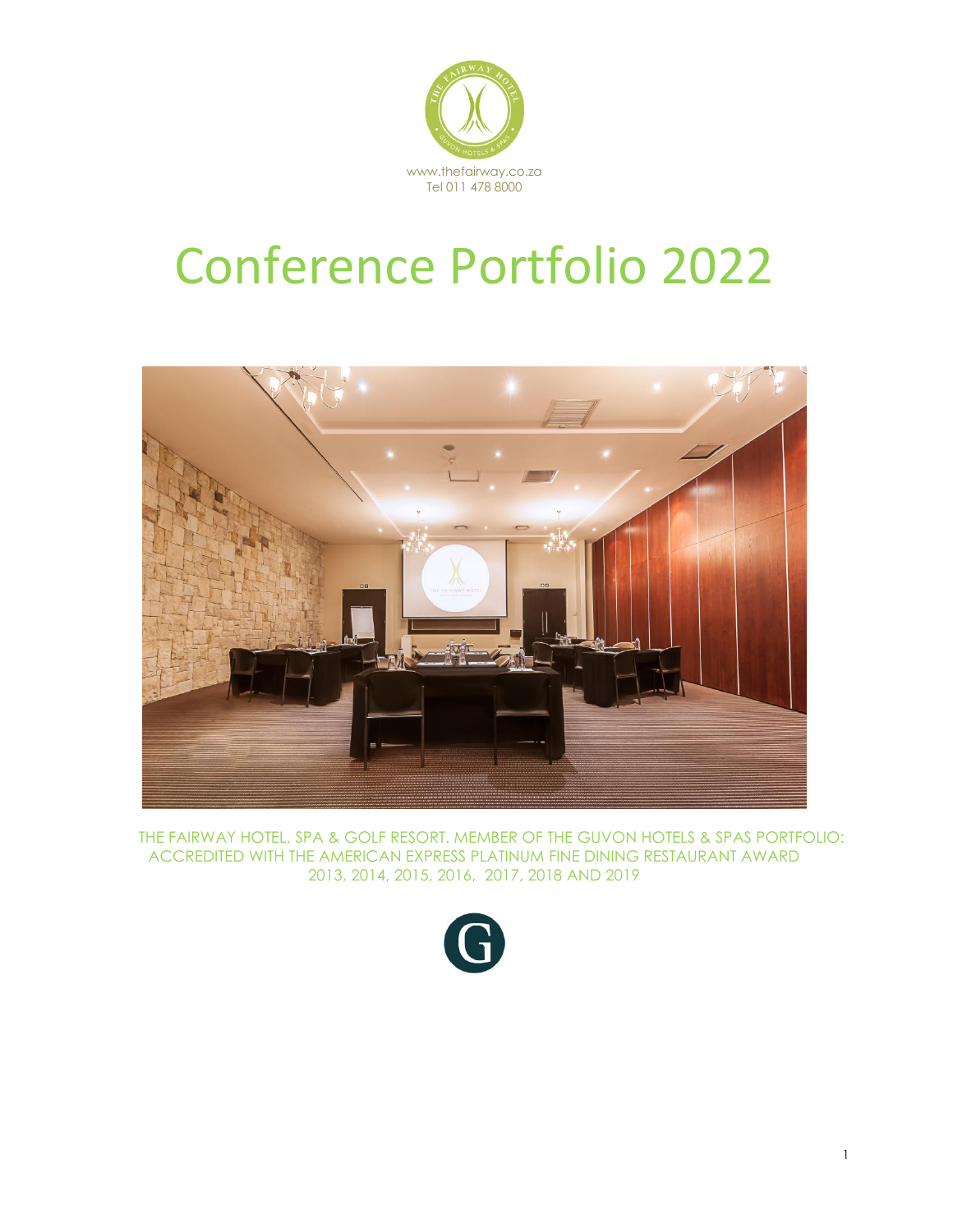

### **Tariffs Half Day Conference Package**

R 595.00 per person per day Includes:

- Arrival tea, coffee, juice and chef's selection of 3 snacks
- Mid morning tea, coffee and chef's selection of 3 snacks
- Lunch
- Conference venue hire and standard equipment
- Half day: 08h00 12h30 or 12h30 17h00

### **Full Day Conference Package**

R 625.00 per person per day Includes:

- Arrival tea, coffee, juice and chef's selection of 3 snacks
- Mid morning tea, coffee and chef's selection of 3 snacks
- Lunch
- Mid afternoon tea, coffee, biscuits and chef's selection of 2 snacks
- Conference venue hire and standard equipment
- Full day: 08h00 17h00

### **24-Hour Conference Package**

Includes:

- Arrival tea, coffee, juice and chef's selection of 3 snacks
- Mid morning tea, coffee and chef's selection of 3 snacks
- Lunch
- Mid afternoon tea, coffee, biscuits and chef's selection of 2 snacks
- Dinner
- Accommodation
- Breakfast
- Conference venue hire and standard equipment
- Full day: 08h00 17h00

#### **24-Hour Conference Package <b>Single Single**

Luxury Suites R 4000.00 per night Luxury Rooms R 2 500.00 per night Leisure Rooms **Research 2 300.00 per night** R 2 300.00 per night Premier Rooms **Remier Rooms** R 2 300.00 per night Golf Villa Rooms (7 x 4 bedroom units) R 1 900.00 per night Garden Villa Rooms (6 x 4 bedroom units, 1 x 2 bedroom unit) R 1 900.00 per night

*Please note conference rates exclude breakaway room venue hire. Please note that there will be an additional surcharge for Kosher and Halaal meals. All rates are per person per night, inclusive of 15% VAT. Accommodation rates effective from January 2022 until December 2022. Rates are subject to change without prior notice.*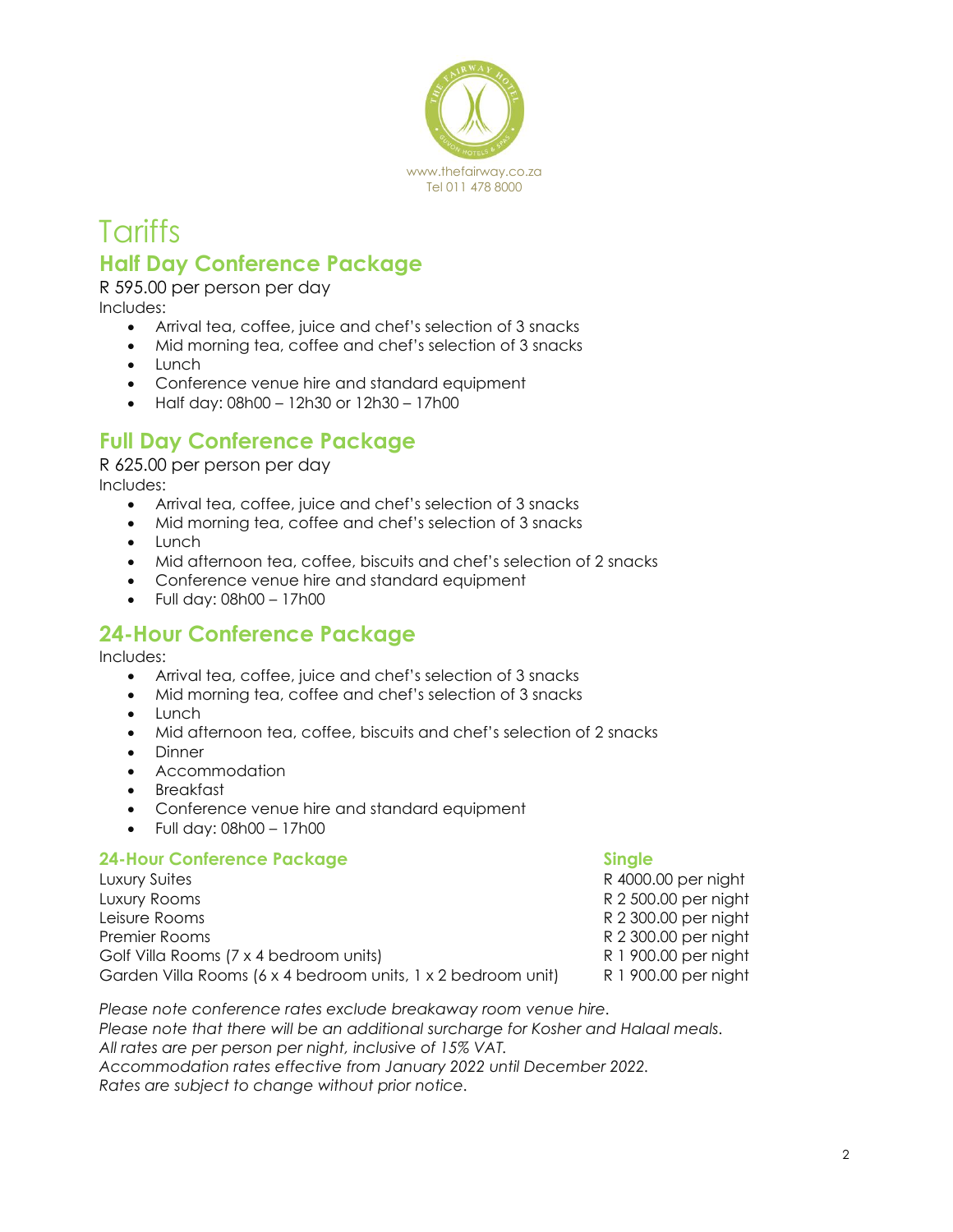

## Venue Capacities

| <b>Seating Style</b> | Windsor<br><b>Ballroom</b> | Windsor | Windsor<br>2 | Randpark<br>1, 2, 3 | Randpark<br>4 | Randpark | <b>Garden Sanctuary</b> |
|----------------------|----------------------------|---------|--------------|---------------------|---------------|----------|-------------------------|
| Cinema               | 210 <sub>px</sub>          | 130pax  | 80pax        | 24pax               | 56pax         | 72pax    | 120pax                  |
| School Room          | 160pax                     | 100pax  | 60pax        | 15pax               | 30pax         | 45pax    | 60pax                   |
| U-Shape              | 50pax                      | 40pax   | 35pax        | 12pax               | 21pax         | 36pax    | 30pax                   |
| Double-U-shape       | 60pax                      | 63pax   | 50pax        | N/A                 | N/A           | N/A      | 35pax                   |
| Herringbone          | 160pax                     | 100pax  | 60pax        | N/A                 | 18pax         | 40pax    | 60pax                   |
| <b>Boardroom</b>     | N/A                        | N/A     | N/A          | 10pax               | 22pax         | 40pax    | 20pax                   |
| Cocktail             | 220pax                     | 140pax  | 40pax        | 18pax               | 20pax         | 50pax    | 40pax                   |
| Cabaret              | 160pax                     | 100pax  | 40pax        | N/A                 | 15pax         | 56pax    | 40pax                   |
| Banget               | 180pax                     | 110pax  | 60pax        | 20pax               | 3pax          | 80pax    | 40pax                   |

*Windsor Ballroom = Windsor 1 + 2 Randpark = Randpark 1 +2 +3 The Garden Sanctuary = 200m from hotel's main entrance \*\* The above capacities reflect the guest seating (excl. stage etc.). Venue capacity not based on covid 1.5m*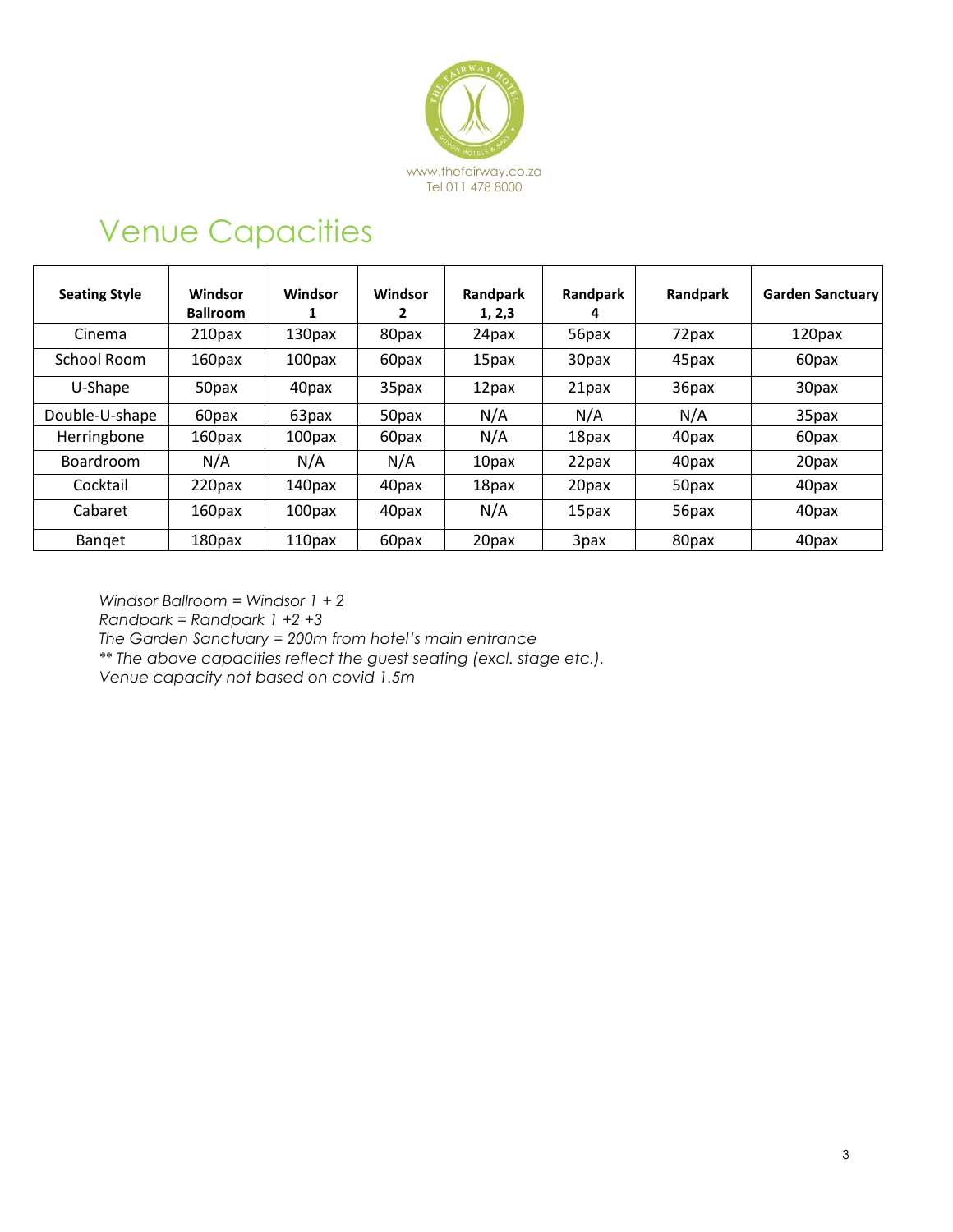

## Standard Conference Equipment

Conference tables and chairs Screen 1 x Data Projector (Kindly note Randpark 1, 2 and 3 will have a Plasma screen available) Wifi access 1 x Flipchart, paper and markers Conference stationery Conference waters and mints Complimentary fruit infused water Complimentary chocolate bar Complimentary ice coffee in summer and soup in winter

# General Info

- The Fairway Hotel is the perfect conference venue for adding a "Touch of Class and Style" to your conference. The city hotel is a unique luxury development overlooking the famou[s](http://www.randpark.co.za/) [Randpark Golf Course,](http://www.randpark.co.za/) situated just north east of the clubhouse and offers unequalled views over the course.
- 2 x Luxury Suites, 8 x Leisure Rooms, 35 Luxury Rooms, 1 x Paraplegic Room, 16 x Premier Rooms,
	- 7 x 4 bedroom Golf Villas, 6 x 4 bedroom Garden Villas and 1 x 2 bedroom Garden Villa.
- 6 x Conference Rooms.
- Highly trained and experienced staff to provide personal care and attention to all your details to ensure a stress-free conference.
- Fine dining and hand selected wines.
- Sunday lunches.
- The service and cuisine are of a superior standard and strive for a relaxed yet professional atmosphere.
- Up-market banqueting and function facilities with caring staff and a flexible attitude ensuring impeccable attention to detail and top class service.
- Ample safe and free parking.
- On-site activities include: golf, spa, tennis courts, swimming pools, driving range.
- Local places of interest: please enquire with reception.
- Transfers by arrangement.
	- o **In case of power or water outages:**
	- o **The hotel is 100% powered by our own 630 KVA "Silent Pack" generator and the water supply is secured by a 120,000 liter reservoir.**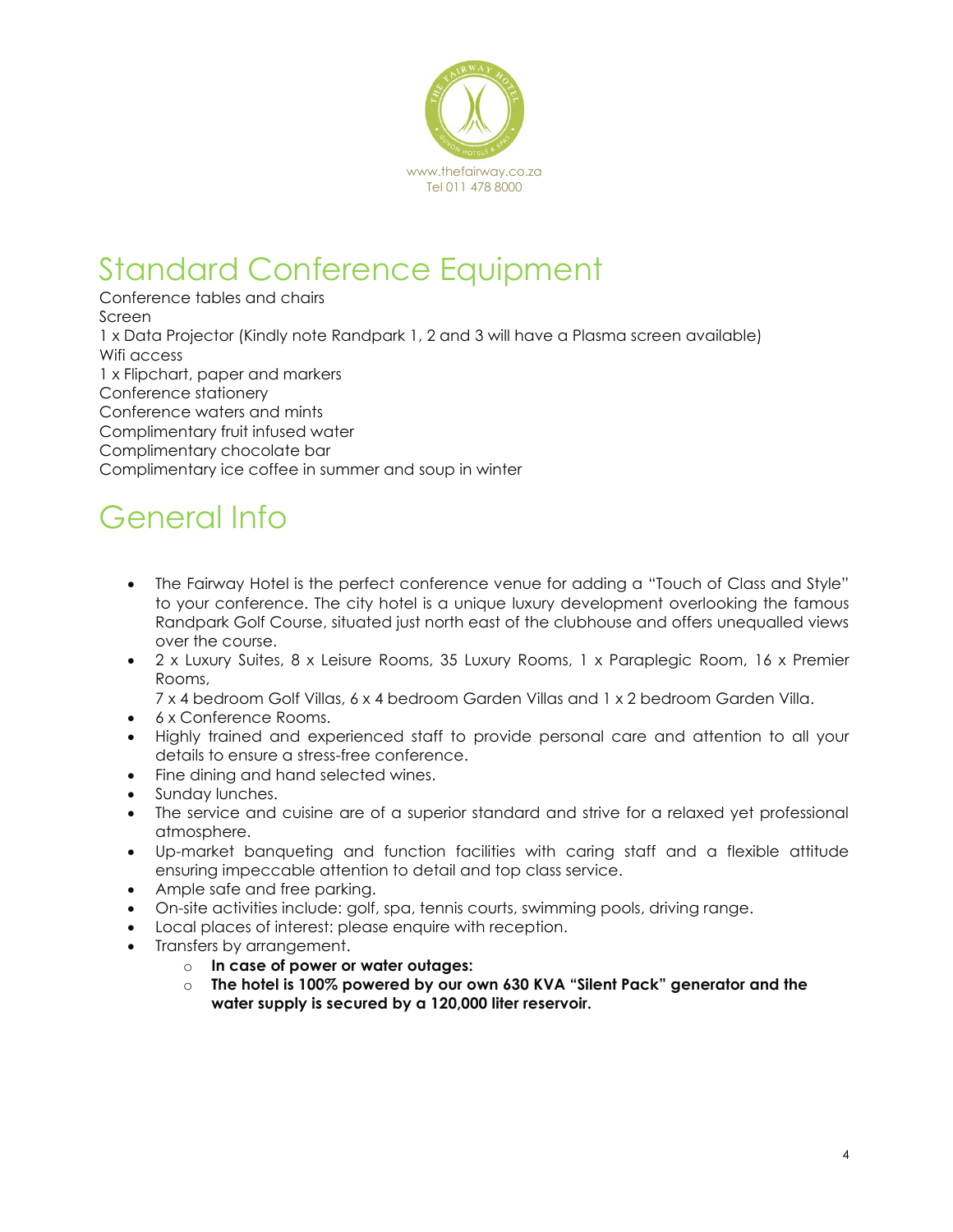

## Accommodation



**Luxury Suites (2)** overlooking the golf course. The room consists of the following:

- King size bed
- Oval bath
- Separate shower area
- Double vanity basin
- Under floor heating in bathroom
- Fireplace
- Separate lounge
- Coffee making facility

**Leisure Rooms (8)** overlooking the courtyard pool (heated in Winter). The rooms consist of the following:

- King size bed and two single beds
- Built-in bath
- Separate shower area
- Double vanity basin
- Under floor heating in bathroom
- Coffee making facility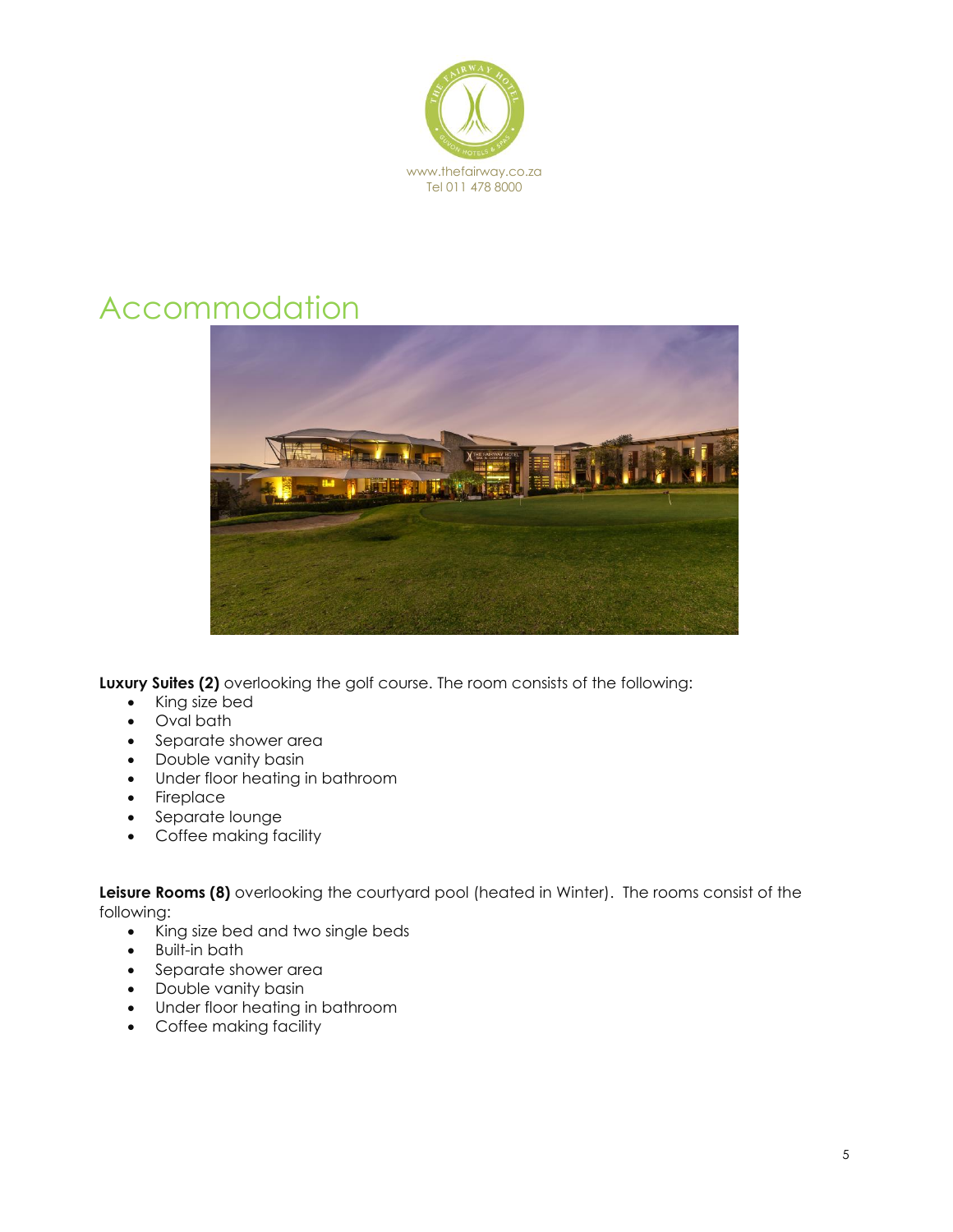

**Luxury Rooms (35) & Paraplegic Rooms (1)** overlooking the golf course. The rooms consist of the following:

- King size bed
- Built-in bath
- Separate shower area
- Double vanity basin
- Under floor heating in bathroom
- Coffee making facility

**Premier Rooms (16)** overlooking the garden. The rooms consist of the following:

- King size bed
- Built in bath
- Separate shower area
- Double vanity basin
- Under floor heating in bathroom
- Coffee making facility

**Golf Villas (7)** overlooking the golf course and river. The Villas consist of the following:

- Built in bath
- Separate shower area
- Single vanity basin
- Kitchen for limited self catering:
	- Coffee making facility
		- **Fridge**
		- Microwave and 2 Plate gas stove
- Undercover braai area on ground floor patio and Fireplace

**Garden Villas (9)** overlooking the garden. The Villas consist of the following:

- Built in bath
- Separate shower area
- Single vanity basin
- Kitchen for limited self catering:
	- Coffee making facility
	- **Fridge**
	- Microwave and 2 Plate gas stove
- Undercover braai area on ground floor patio and Fireplace

#### **All rooms include the following standard items:**

Rooms lead out to a small patio **Amenities Telephone** Cupboard with hangers Full length mirror Digital safe (large enough to fit a laptop) Air Conditioning Hairdryer Flat screen TV with SABC and DSTV Bouquet International adaptors available on request from reception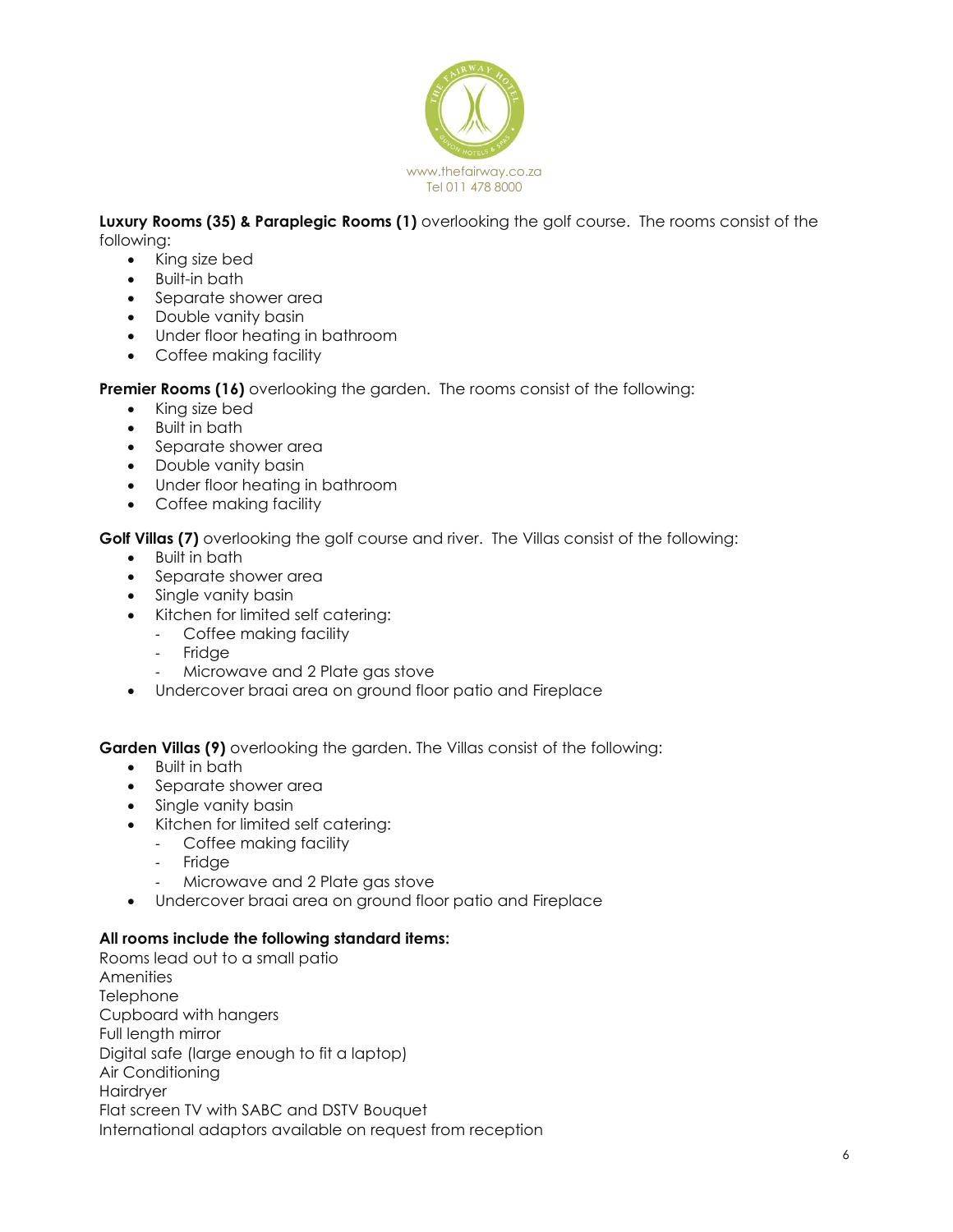

### Main Hotel



- Balata Restaurant
- Roundabout Bar outdoors,undercover
- Bar Verve
- Wine Cellar
- Courtyard Pool/ Villa Pool
- Vista Deck
- High Ball Craft Bar

## Conference Facilities



- 7 x Conference Rooms (Windsor I, Windsor II, The Garden Sanctuary and Randpark Conference rooms
- Two of the rooms can be opened to create one larger conference room
- (Randpark I, Randpark II, Randpark III, Randparks1V)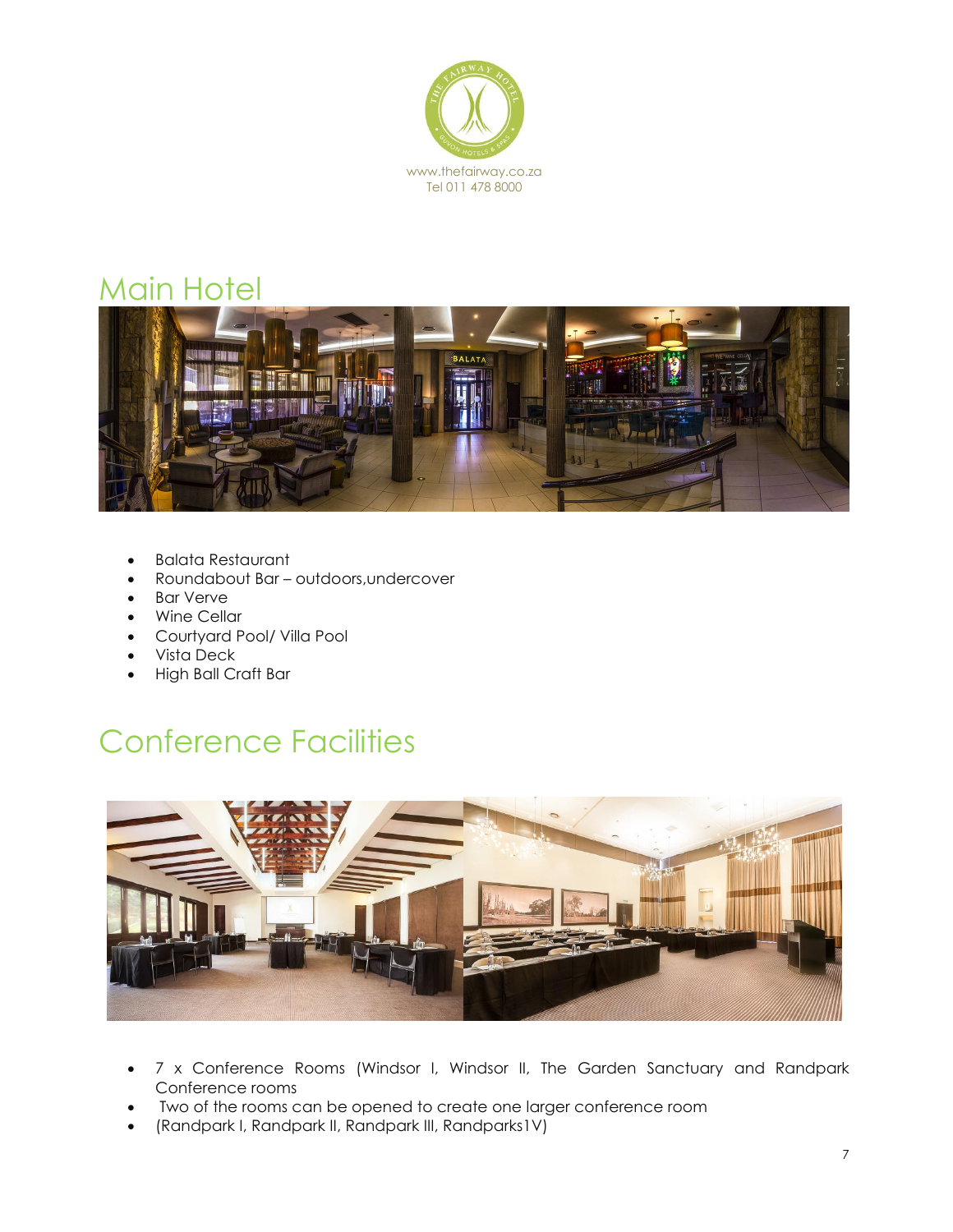

# Attendance Figures

The final attendance numbers and venue allocation must be made 30 days prior to the confirmed event date. The following allowances will be permitted:

- 1. 10% allowance is permitted to number changes from 48 hours to 7 days prior to event.
- 2. No changes will be accepted to number changes less than 48 hours. The Fairway Hotel endeavors to cater for extra numbers but this cannot be guaranteed. Additional covers will be charged for at the agreed rate. The Event Owner and/or the Event Organiser are responsible for ensuring that the maximum capacity of the venue is not exceeded.

## Terms and Conditions

- All rates are subject to change.
- A signed contract and 50% deposit is required to secure the booking with the balance payable 14 days prior to the conference.
- The accounts for all outstanding amounts (eg additional beverage consumption) are strictly nett and are payable within 7 days after presentation.
- Dinner, bed and breakfast rates available on request.
- Venue hire fee will apply for any private breakfast, lunch or dinner booked in a private venue. A surcharge will apply for catering for all in-house guests and full menu price will apply for outside guests.
- The number of delegates confirmed by the client when signing the service agreement will be the number of delegates charged for on the client's account. Should the numbers increase, the client will be charged accordingly.
- Confirmed details are required at least 14 days prior to the conference.
- The hotel may, for practical reasons, be required to change the location of the client's conference room.
- The conference room will be available for re-let from the finish time stated.
- Articles of display, equipment, client property or personal property brought on to the premises are not covered by The Fairway Hotel's Insurance policy and are brought on to the premises at the sole risk of the client and/or the delegates of the client. Although The Fairway Hotel endeavours to take the utmost care at all times, it does not accept liability for loss of and/or damage to such items and/or property.
- Kindly note that the entire hotel is **NON SMOKING.**
- Delegates are permitted to smoke on the outside Vista Deck (terrace). The non-smoking policy is applicable to any functions that may be held in the Conference Centre.
- Smoke machines may not be used in the hotel.
- **The venue is available from the starting conference time, but not beyond 17h00. Should you wish to keep the venue open after 17h00, you will be charged an overrun fee of R 1, 700.00 per hour.**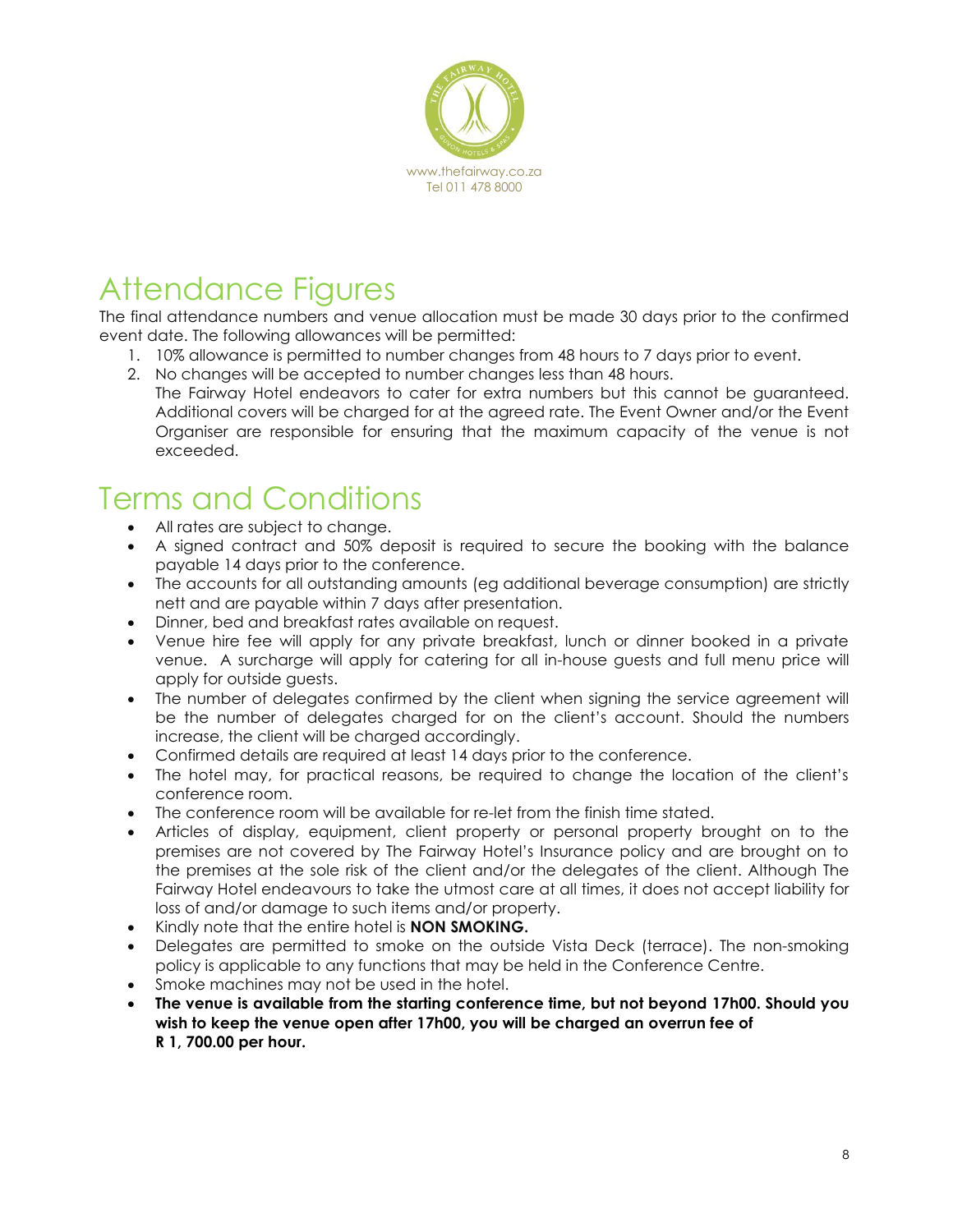

# Contact Details

Contact Details: Tel: 011 478 8000 Fax: 086 640 8823 Email: banqueting@thefairway.co.za

### Physical Address:

Setperk Street Randpark Randburg 2125

Postal Address: The Fairway Hotel, Spa & Golf Resort PO Box 6 Randburg 2125

### **Directions**

**GPS Coordinates:** S 26 06' 86" E 27 58' 00''